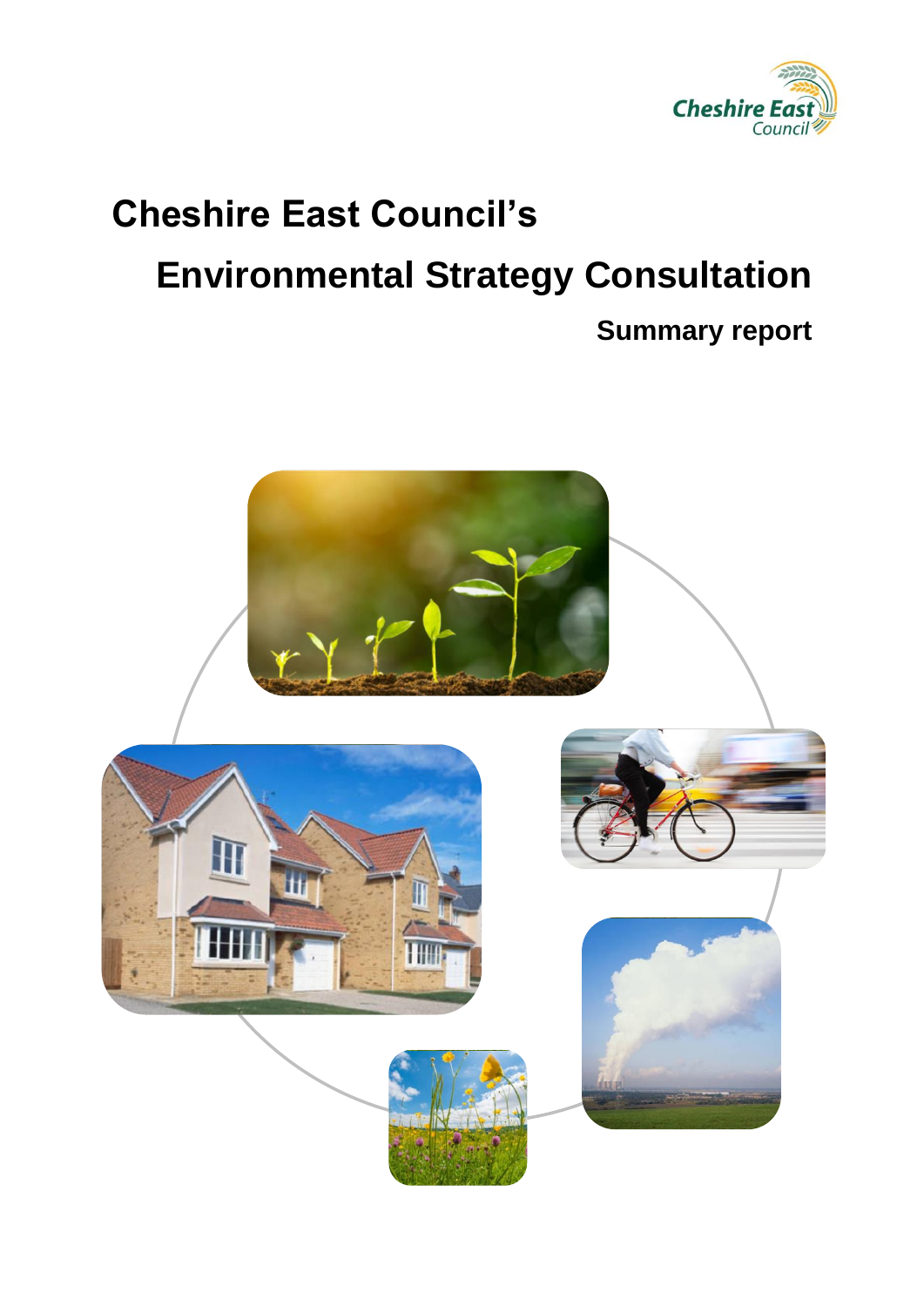### **Contents**

| Contradictions between current policy, and Environmental Strategy aims 9 |  |
|--------------------------------------------------------------------------|--|
|                                                                          |  |
|                                                                          |  |

### <span id="page-1-0"></span>**Conclusions**

#### **A passionate response**

The Environment Strategy consultation received a high number of responses, from a wide range of stakeholders. Responses received were extremely lengthy, detailed and covered a wide scope.

Respondents seemed particularly passionate on the topic, and as such it may be in the council's long term best interests to ensure it listens to, and acts on, this response.

On the whole, Cheshire East Council's draft Environment Strategy was well received, with very large proportions of respondents agreeing the Strategic Goals were relevant (89%) – this suggests the strategy focuses on the right areas.

#### **More detail needed**

However, lower proportions of respondents felt the Strategic Goals were comprehensive (64%). This point was repeatedly emphasised throughout written consultation feedback, with respondents feeling that much more detail will be needed for the strategy to be effective.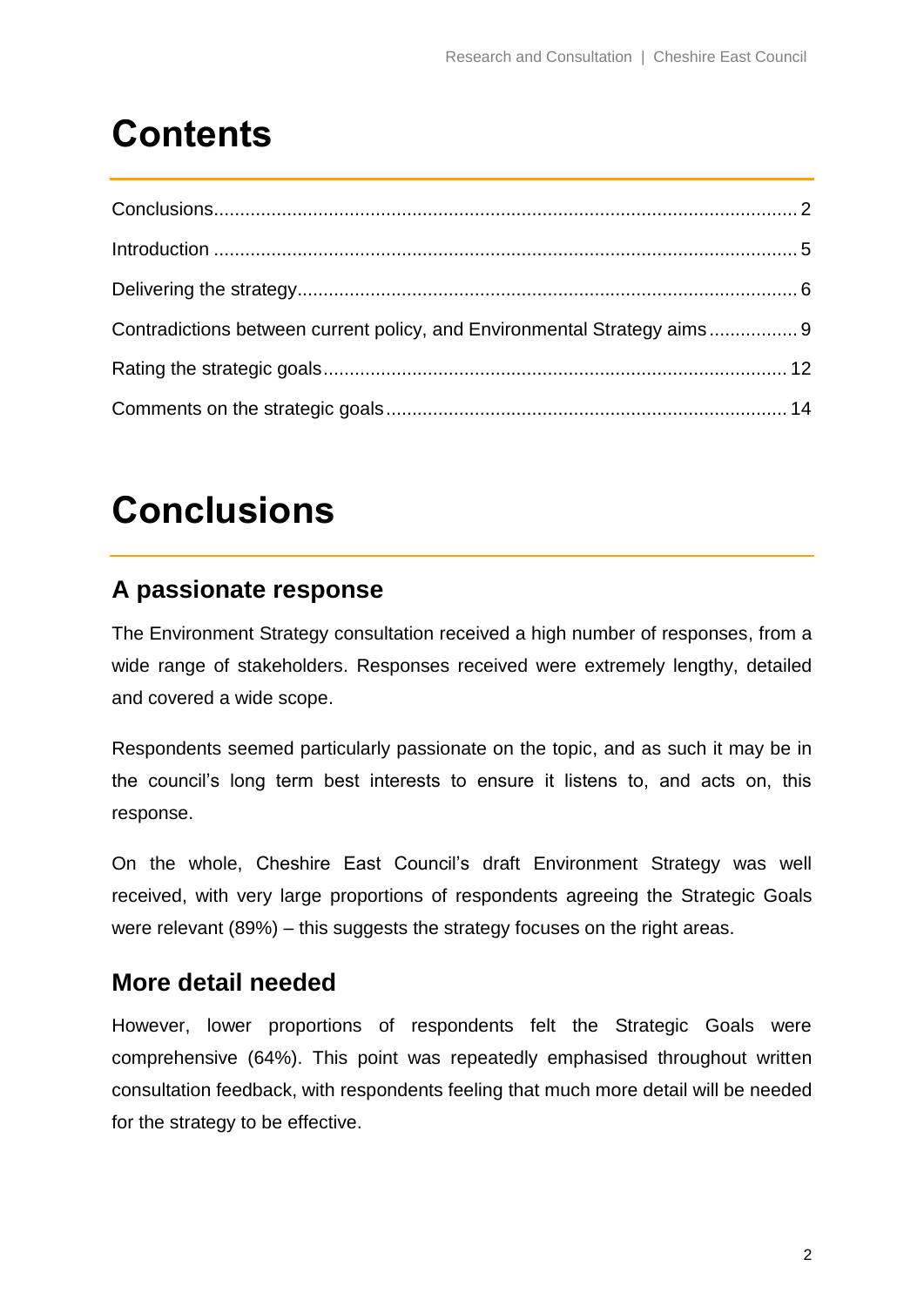#### **Greater urgency needed**

Similarly, respondents felt the strategy required a much greater sense of urgency. If this council truly believes there is a climate emergency, fundamental policy changes, and council transformation, may be required to meet the challenge – potentially leading to fundamental change in the way we live, and in the way our communities function.

#### **Key challenges**

Throughout the consultation respondents highlighted some of the key challenges the council will need to meet to face the climate emergency:

**Economic growth** – Respondents felt that economic growth has in many ways only been possible at the expense of the environment – on a "throw away" economy, increasing populations and constant development. They questioned how the council will balance economic growth with environmental sustainability, and whether there needs to be a move towards a [circular economy.](https://en.wikipedia.org/wiki/Circular_economy)

**Development** – Respondents are extremely agitated at current and planned levels of new housing and development within the borough – they felt there has been too much and want it to stop. They fail to see how this development, and associated increases in traffic and loss of green space, is environmentally friendly, and urge a full and comprehensive review of the Local Plan in light of the climate emergency. The questioned how the council will balance demands for new housing, and new roads, with environmental sustainability.

**Reliance on cars** – Respondents are clearly aware of their reliance on cars, even for short journeys, but feel that there is currently no practical, viable alternative. The challenge of moving people out of cars, and onto more sustainable forms of transport is formidable – significant infrastructure investment may be required. Current development is not supportive of this aim – it is "out of town" and therefore car dependent, little green infrastructure is being built, and cuts to bus service subsidies lessen the sustainable transport options available. Electric cars are presented as a solution, but there is doubt that these are environmentally friendly enough to provide a long term viable alternative.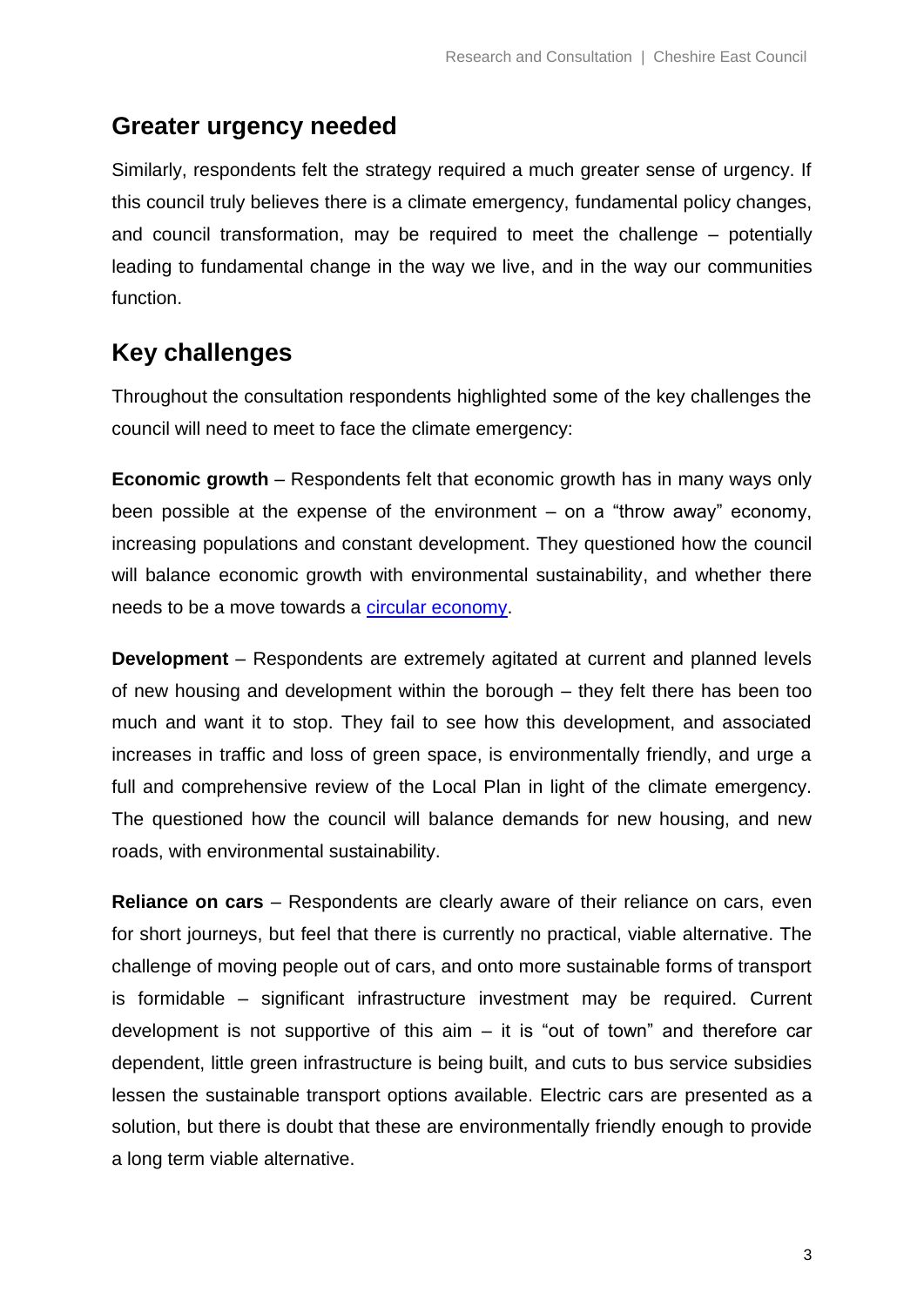**Reducing waste –** Reduction of the amount of waste produced by residents was seen as a high priority – achieving this with an affluent population will be a challenge, particularly in a consumer economy, as will reducing use of packaging and single use plastic by manufacturers and retailers.

Further to these key challenges, respondents highlighted many other challenges and suggestions, which will need consideration in the fight against climate change.

#### **The council's role**

Respondents called for the council to be clearer in the strategy about what its role would be in tackling the climate emergency. Some called for the council to lead on this issue, and felt that its strategy should not be solely internal facing, but that the council should lead on a process of change throughout the whole borough. They felt that unless it does, efforts will not do much for Cheshire East unless the council brings the whole population with it.

Some suggested a sub-regional Carbon Strategy which "clearly identifies the role all partners, residents, businesses and policy can play in achieving carbon zero, with clear targets and measurables that can be reported against".

#### **Future engagement**

Fighting the climate emergency is a global, national and local issue. Cheshire West and Chester Council recently declared a climate emergency, stating ["radical change"](https://www.northwichguardian.co.uk/news/18160193.cheshire-west-aim-carbon-free-2045-needs-radical-change/) will be need to meet the challenge, committing [£16 million towards this aim.](https://www.cheshire-live.co.uk/news/chester-cheshire-news/cheshire-west-council-commits-16m-17617263)

For Cheshire East Council, this consultation will be the beginning of an ongoing engagement process on a challenging and emotive issue, which will need to be well resourced and carefully managed to be successful.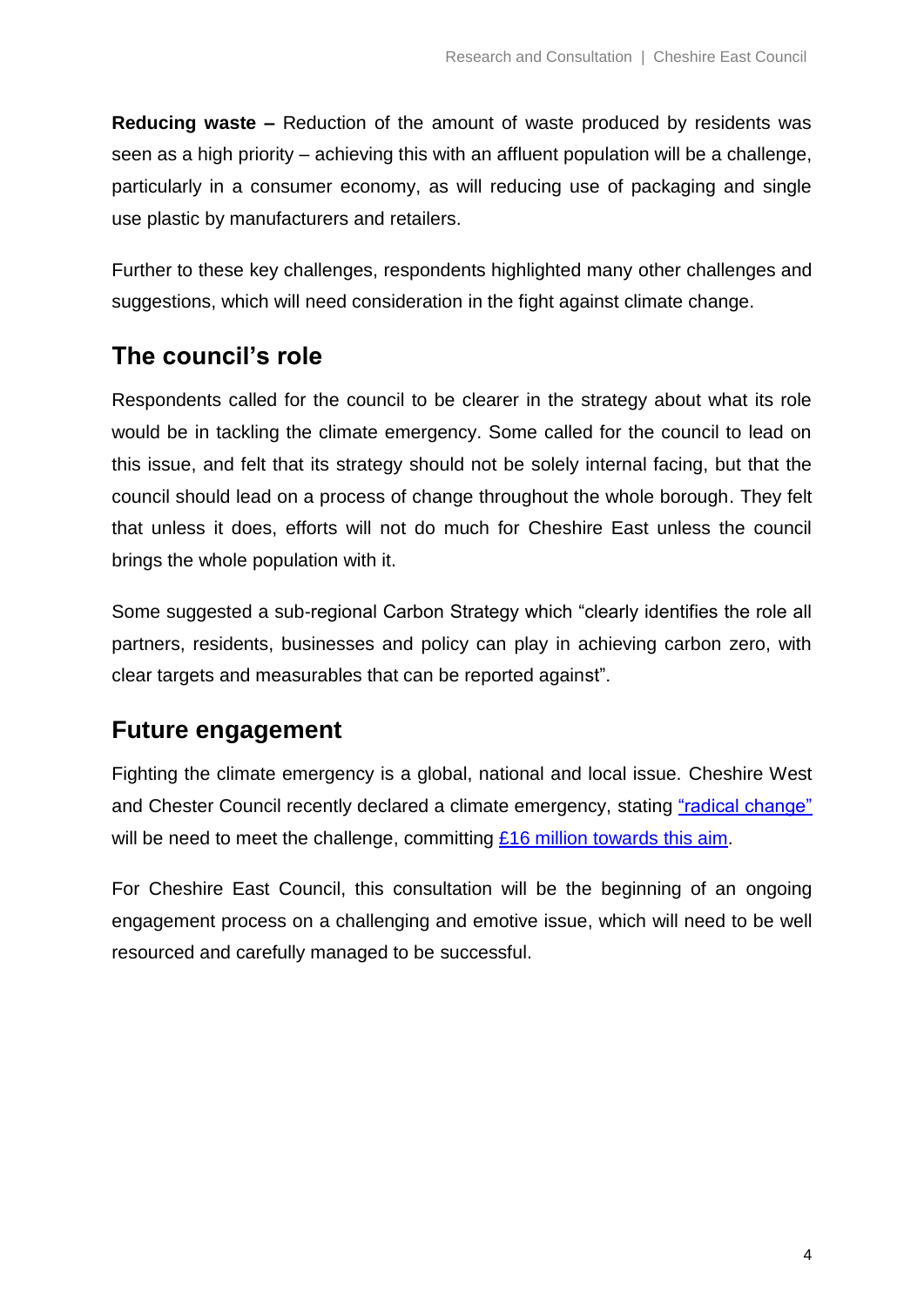### <span id="page-4-0"></span>**Introduction**

During October and November 2019 Cheshire East Council consulted on its first draft of an Environment Strategy for 2019 – 2024.

The consultation was widely promoted and received a significant response, including 384 survey responses, 32 formal written responses, and 54 social media comments.

Responses were received from a wide range of stakeholders, including CEC Environmental Health Team, Cheshire CCG, Cheshire East Climate Alliance, Cheshire East Countryside Access Forum, Cheshire Local Nature Partnership, Congleton Cycling Campaign, Congleton Sustainability Group, Councillor Akers-Smith, Goostrey Parish Council, Holmes Chapel Parish Council, Holmes Chapel Village Volunteers, National Trust, Natural England, NFU North West, Pickmere Parish Council, Poynton Town Council, Sandbach Town Council, Scotwood Nursery Shavington-cum-Gresty Parish Council, The Environment Agency, The Tatton Group, Transition Wilmslow, Walkers Strings Limited, and Weston & Basford Parish Council.

The 3 reports being released as part of this consultation are:

- 1. This summary report
- 2. A full report
- 3. All formal responses.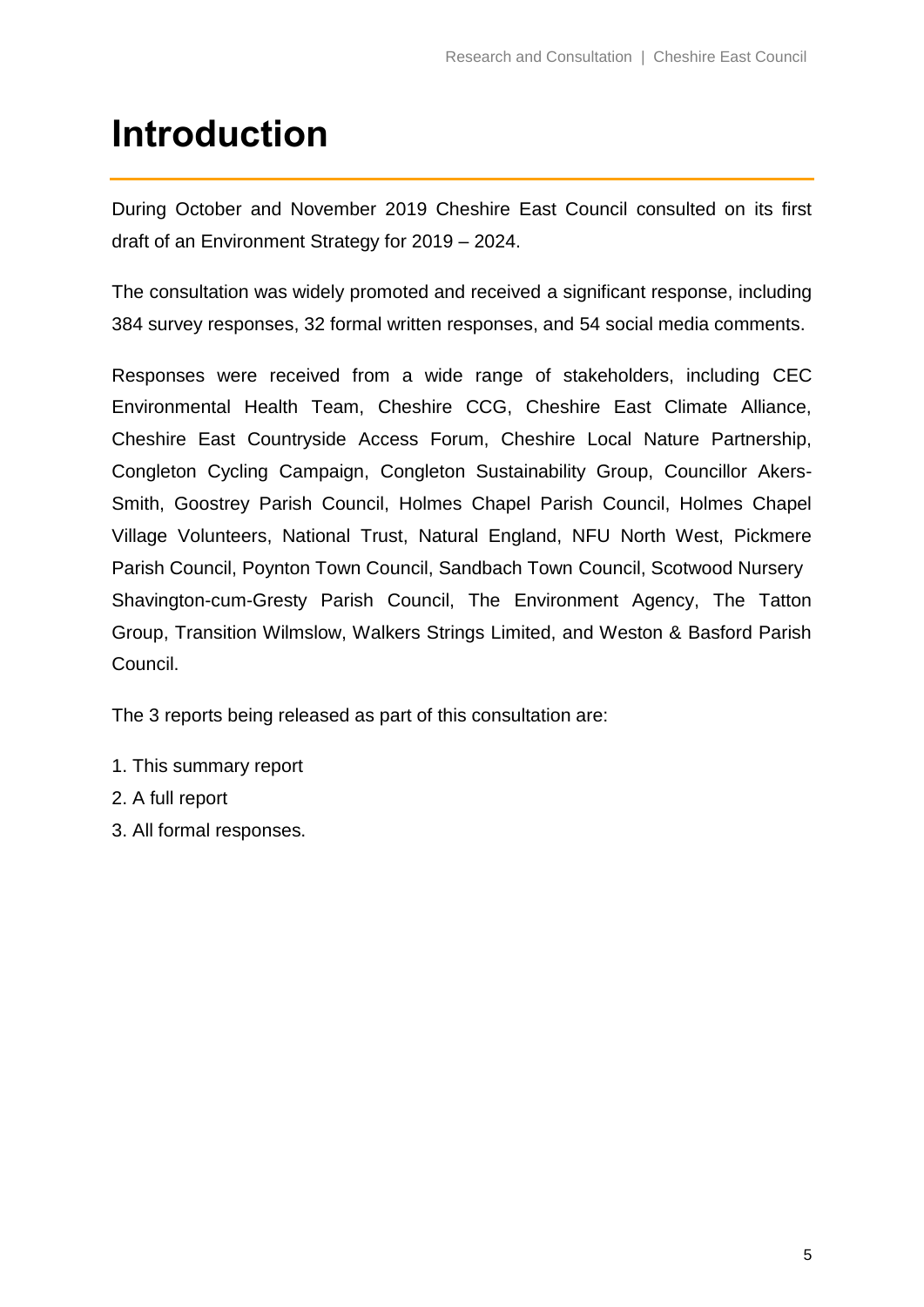### <span id="page-5-0"></span>**Delivering the strategy**

Throughout consultation feedback, respondents highlighted the following aspects they felt would be important for the delivery of a successful Environmental Strategy.

#### **Greater urgency needed**

Respondents emphasised a sense of urgency which they felt was not reflected within the strategy – "The [IPCC \(Intergovernmental Panel on Climate Change\)](https://www.ipcc.ch/) gave us a decade to turn things around, and we are already two years into this period. We cannot waste time. Every action counts".

Some felt the strategy appears cursory, is "all talk no action", and thought more passion is needed. They stated that:

- The strategy is not in-line with the UK's overall commitment to the Paris [Agreement](https://en.wikipedia.org/wiki/Paris_Agreement)
- The strategy doesn't reflect the level of pressure the environment is under, as set out in the [State of Nature report 2019](https://nbn.org.uk/wp-content/uploads/2019/09/State-of-Nature-2019-UK-full-report.pdf)
- The scale of the challenge being faced is more clearly set out in the Greater [Manchester 5-year Environment plan.](https://www.greatermanchester-ca.gov.uk/media/1986/5-year-plan-branded_3.pdf)

Ultimately respondents felt that "whilst the council wants to be carbon neutral by 2025, it seems unlikely to be able to meet that without much bolder policies". They were also disappointed that the strategy "gives no indication of the level of ambition" being aimed for.

#### **More detail needed**

Respondents felt the Strategic Goals were "non-specific", contained "broad brush wordy phrases", and as such required significant, more detailed targets adding, alongside target dates and estimated costings, in order to be effective.

They suggested the strategy should set clear and quantifiable targets for residents, businesses, and other organisations within the borough to aim for, and, at the very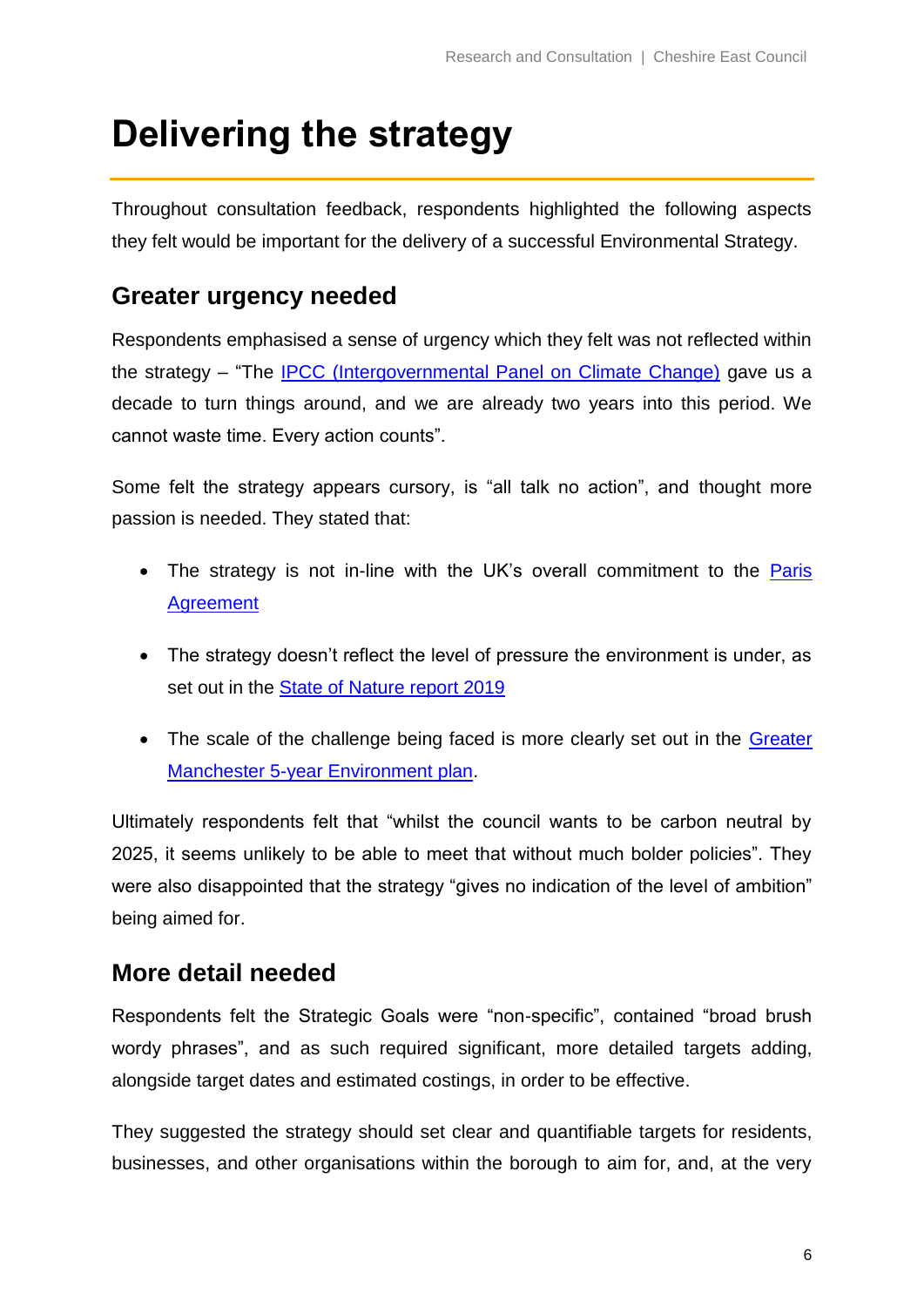least, should "establish a current emissions baseline to (define) the trajectory required to reach net zero by 2025". Respondents stressed that target dates for the achievement of actions were either missing or unrealistic.

#### **The council's role in delivering change**

Respondents also wondered what role the council should play in facing the climate emergency, and felt this needed to be made clearer within the strategy.

On the one hand some felt the council is "best placed and indeed the only actor with the authority to lead and facilitate a process of change", and should act as a leader on this agenda. They felt the council should impel stakeholders rather than just encourage them to become more environmentally friendly, perhaps through enforcement or monetary penalty.

On the other hand some felt it was a good "lead by example strategy", with suggestions that the council should act as a "fast follower" (e.g. an organisation that quickly imitates the innovations of its competitors), rather than being a leader in this area.

#### **Engage more widely to develop and deliver the strategy**

Respondents felt the strategy should involve, refer to and engage a wider range of stakeholders – they felt all stakeholders in Cheshire East must play their part, rather than just the council, to reduce energy consumption and carbon footprints.

Potential stakeholders included residents, businesses, Councillors, Town and Parish Councils, neighbouring Local Authorities, Central Government, developers, charities, local schools, health organisations, police and fire, local environmental groups, environment agencies, volunteer groups, wildlife conservationists and experts, Local Enterprise Partnerships, and local land owners.

Respondents also suggested ways this engagement could take place, including through community information hubs, public update reports, consultation and engagement events, public meetings, People's Assemblies, Natural Capital Audits, and community environment audits.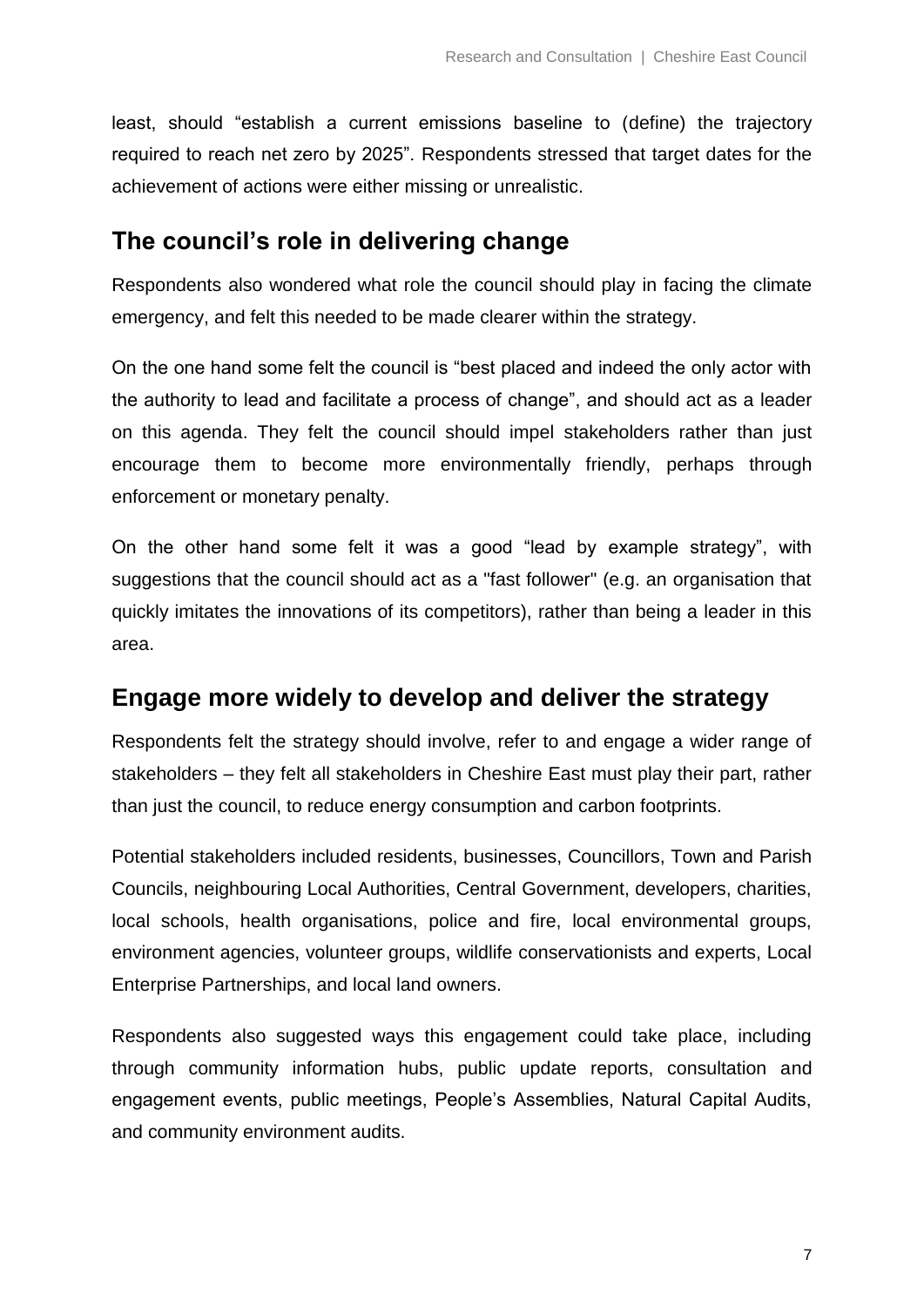#### **Produce a sub-regional carbon strategy**

Respondents suggested having "an overarching Carbon Strategy, which clearly identifies the role all partners, residents, businesses and policy can play in achieving carbon zero, with clear targets and measurables that can be reported against". Others called for a sub-regional Carbon Strategy, to galvanise collective activity, and to be monitored and reported on.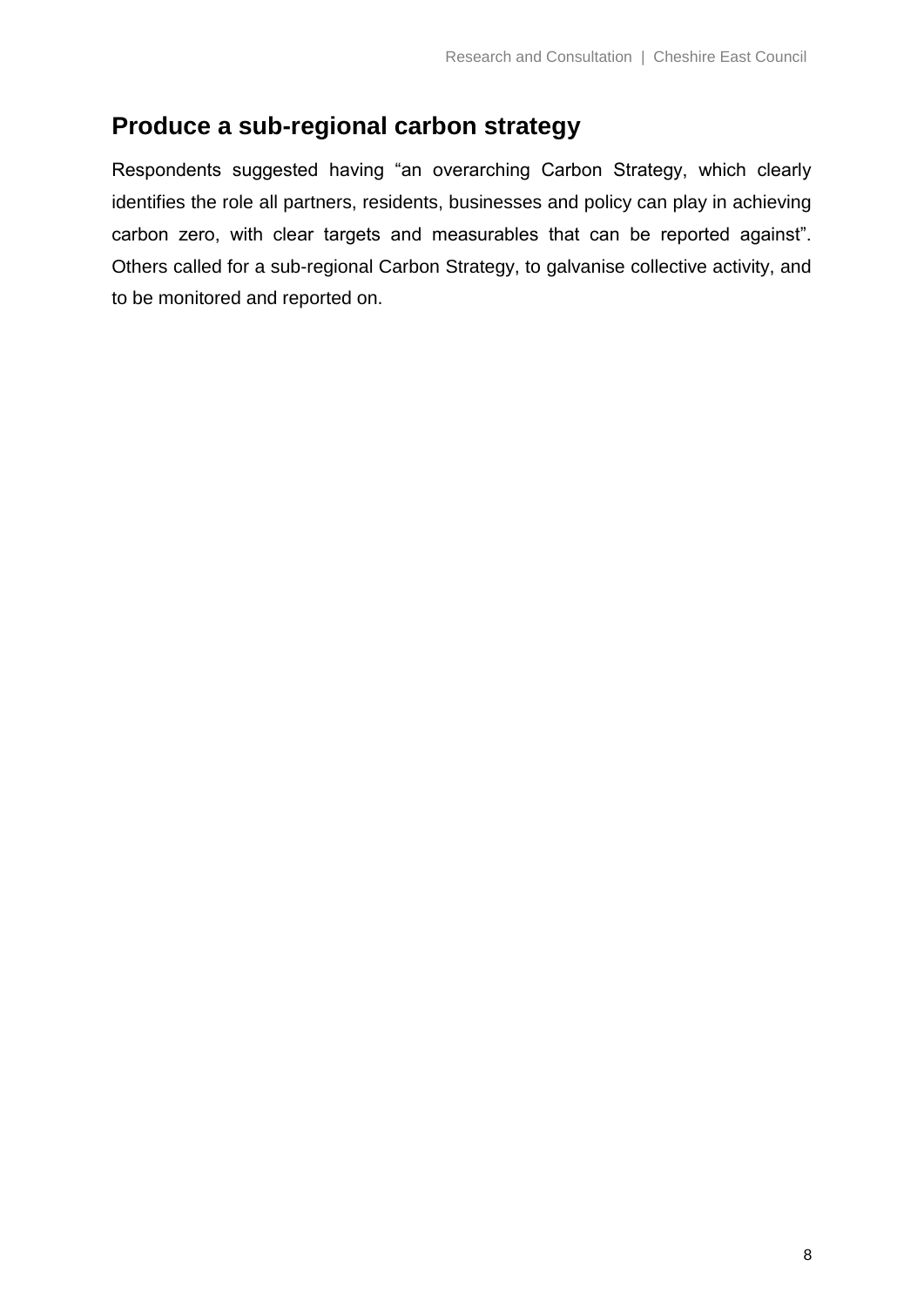## <span id="page-8-0"></span>**Contradictions between current policy, and Environmental Strategy aims**

Respondents highlighted the following contradictions between current council policy, and Environmental Strategy aims – they felt there is a disconnect between what the council says it will do, and what it is actually doing:

#### **1. Economic growth Vs Environmental sustainability**

Respondents felt economic growth has only been possible at the expense of the environment, and wondered how the council will balance economic activity with environmental sustainability in future.

They wondered at what point the cost of economic growth becomes environmentally unacceptable, and felt that to meet this balance significant behaviour change will be required. They wondered how the borough will move towards a [circular economy,](https://en.wikipedia.org/wiki/Circular_economy) and felt that the council's Environmental Strategy contradicts the council's Economic Strategy.

#### **2. Housing completions Vs Environmental sustainability**

Respondents were strongly aggrieved by what they saw as too much development in Cheshire East, feeling that there appears to be "no control on new developments". Some simply wanted the council to "stop building", while others strongly opposed development on greenfield sites, wondering how loss of green space and natural habitat for development was environmentally sustainable.

Some urged a "full, urgent and comprehensive review of the Local Plan in response to the climate change emergency motion", feeling the "number of new homes required in the Local Plan has been vastly overstated, and does not comply with more recent Government requirements and ONS data". They felt that some of the current Local Plan sites would simply not be accepted against the current Environmental Strategy.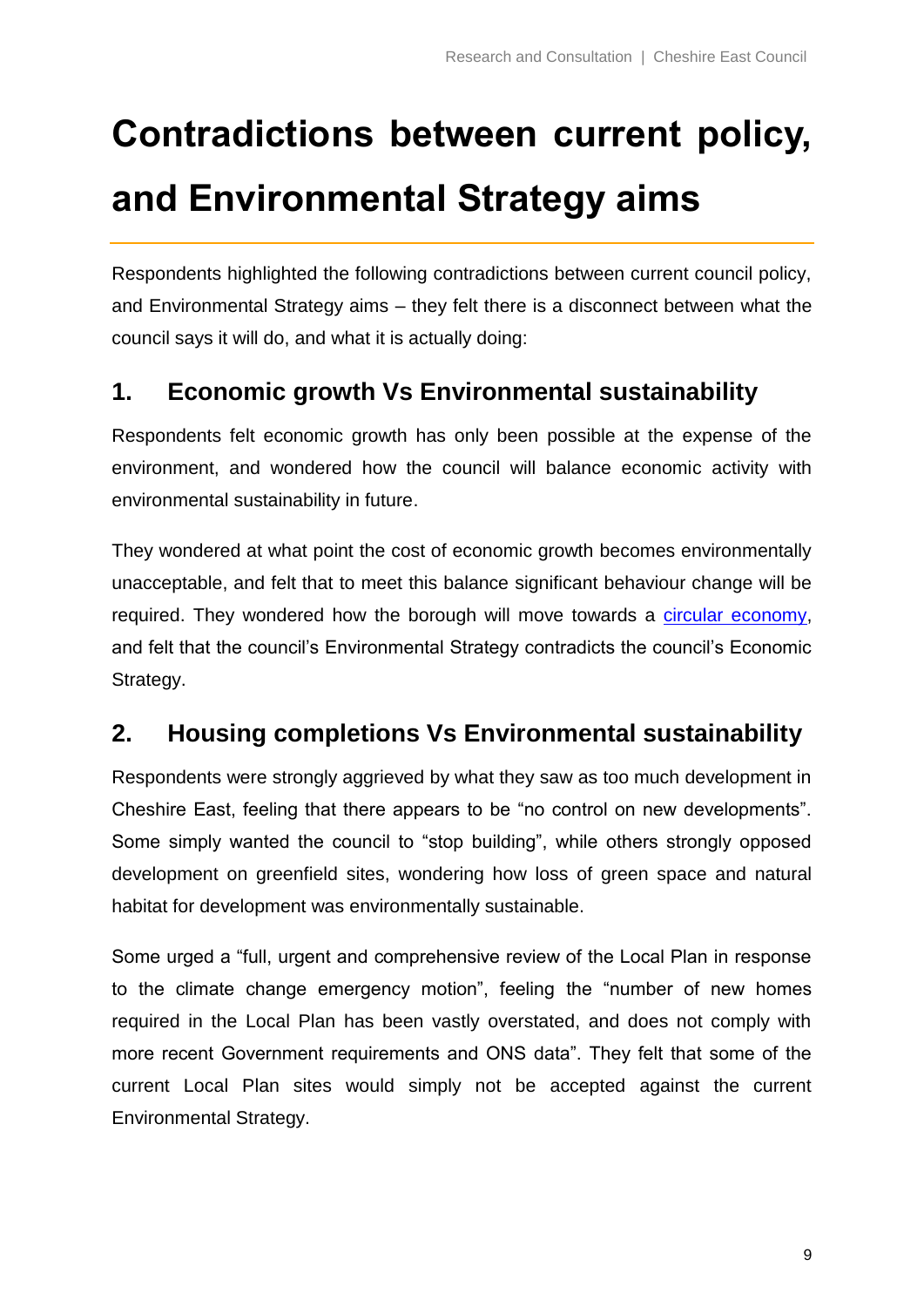#### **3. Housing build quality Vs Environmental sustainability**

Respondents felt recent and planned housing was not as environmentally friendly as it must be to meet the challenge of the climate emergency. They felt new development must be built to much higher environmental standards, such as the Passivhaus standard, to help tackle the emergency effectively.

#### **4. Green infrastructure Vs Environmental sustainability**

Respondents felt that the council's current planning policy contradicts its aims to increase sustainable transport and travel. They felt current development was "out of town", and therefore car dependent, and that housing, services and employment centres were not close enough together, or well enough linked, to enable sustainable travel.

They felt new housing developments include "token" cycling and walking provision, and "does nothing to link the new development to adjacent shopping, primary and secondary schools". Respondents felt sustainable transport is not taken into account in planning applications.

#### **5. Reliance on cars Vs Environmental sustainability**

Respondents were concerned that a reliance on cars is not environmentally sustainable, and felt changing this reliance would be difficult in an affluent and rural borough, where personal car ownership is high. They felt cars are too convenient for people, and that unless travellers have the assurance of efficient, hassle free trips, devoid of danger, they will continue to use their own vehicles.

Some simply wanted the council to stop building new roads, despairing at "the number of extra highways being built to accommodate the increased use of cars and other vehicles". They wondered how this policy could address the issue of sustainable transport.

Others felt the Local Plan aim for increased road capacity appears to contradict the Environmental Strategy aim for sustainable transport and less reliance on cars.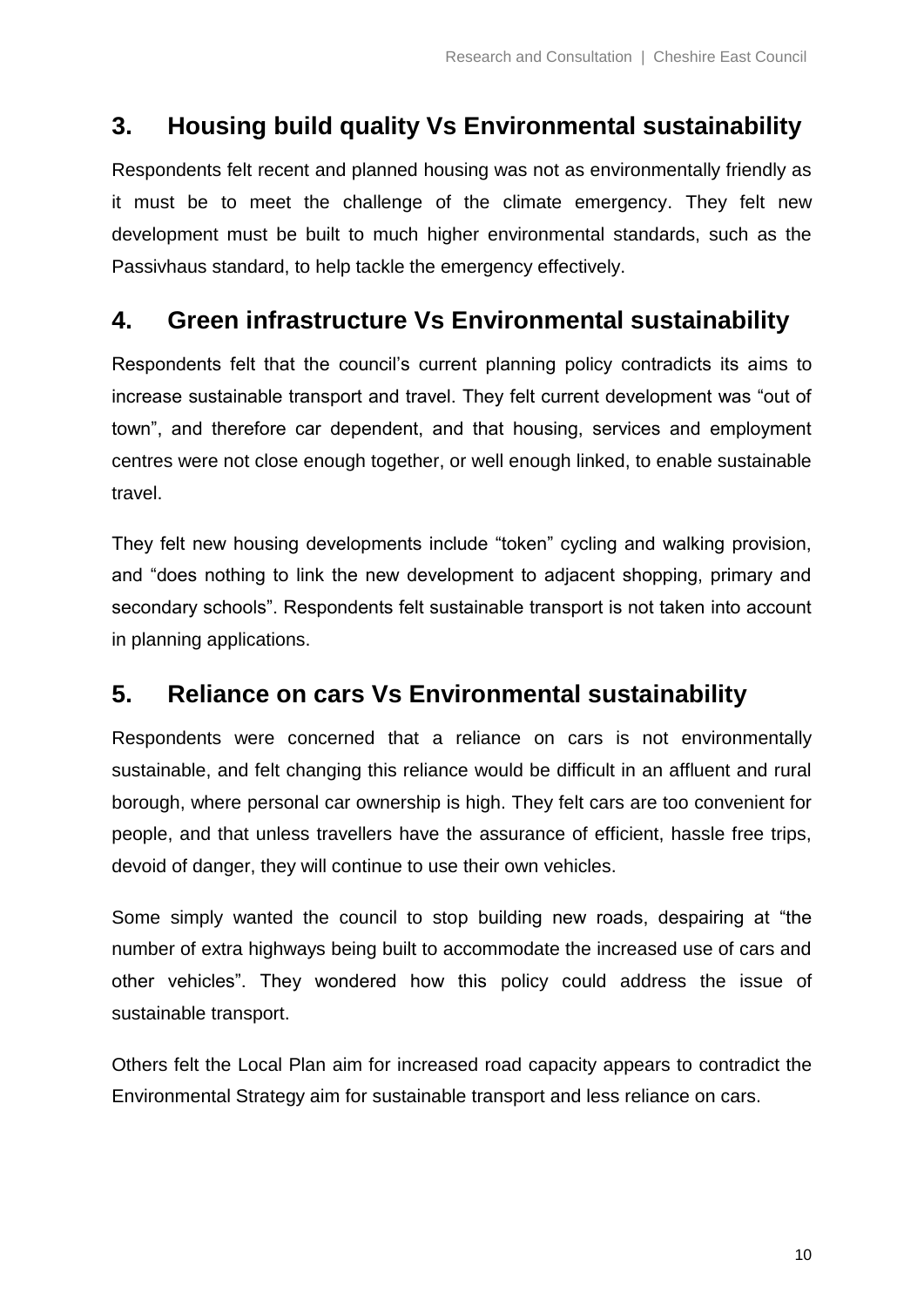#### **6. Electric cars Vs Environmental sustainability**

Respondents felt electric vehicles provide "only part of the answer" for environmental sustainability. Electric vehicles were felt to be unaffordable for the majority, while some suggested it is a "myth" that electric cars are more environmentally friendly than petrol / diesel cars.

They were concerned that promotion of electric cars would proliferate the use of private transport, when they felt public transport, cycling, and walking were better for environmental sustainability.

#### **7. Bus service cuts Vs Environmental sustainability**

Respondents felt that current bus services are "absolutely dire", or are "sparse, erratic, finish early, doesn't exist at weekends, or just doesn't exist (at all)". They felt bus services needed to be more frequent, more reliable, better quality, cleaner, and more affordable.

Respondents questioned why the council has cut bus services in recent years, and felt proposals in the Environment Strategy "will be met with hollow laughter by residents who have had bus service funding withdrawn". Some wondered whether this strategy represents a U-turn on the policy of bus service cuts, or whether this strategy is just paying "lip service to this concept".

#### **8. High levels of waste Vs Environmental sustainability**

Respondents felt there should be an emphasis on reducing waste in the first instance, rather than on increasing recycling levels. They felt an emphasis on recycling encourages people to be wasteful, and that people must change their "throw away lifestyles" instead.

Some suggested the level of affluence in the borough meant people could afford to be wasteful, as one respondent suggested "I have noticed that the wealthier my friends, the more the throw out". They felt "zero waste" should be the aim.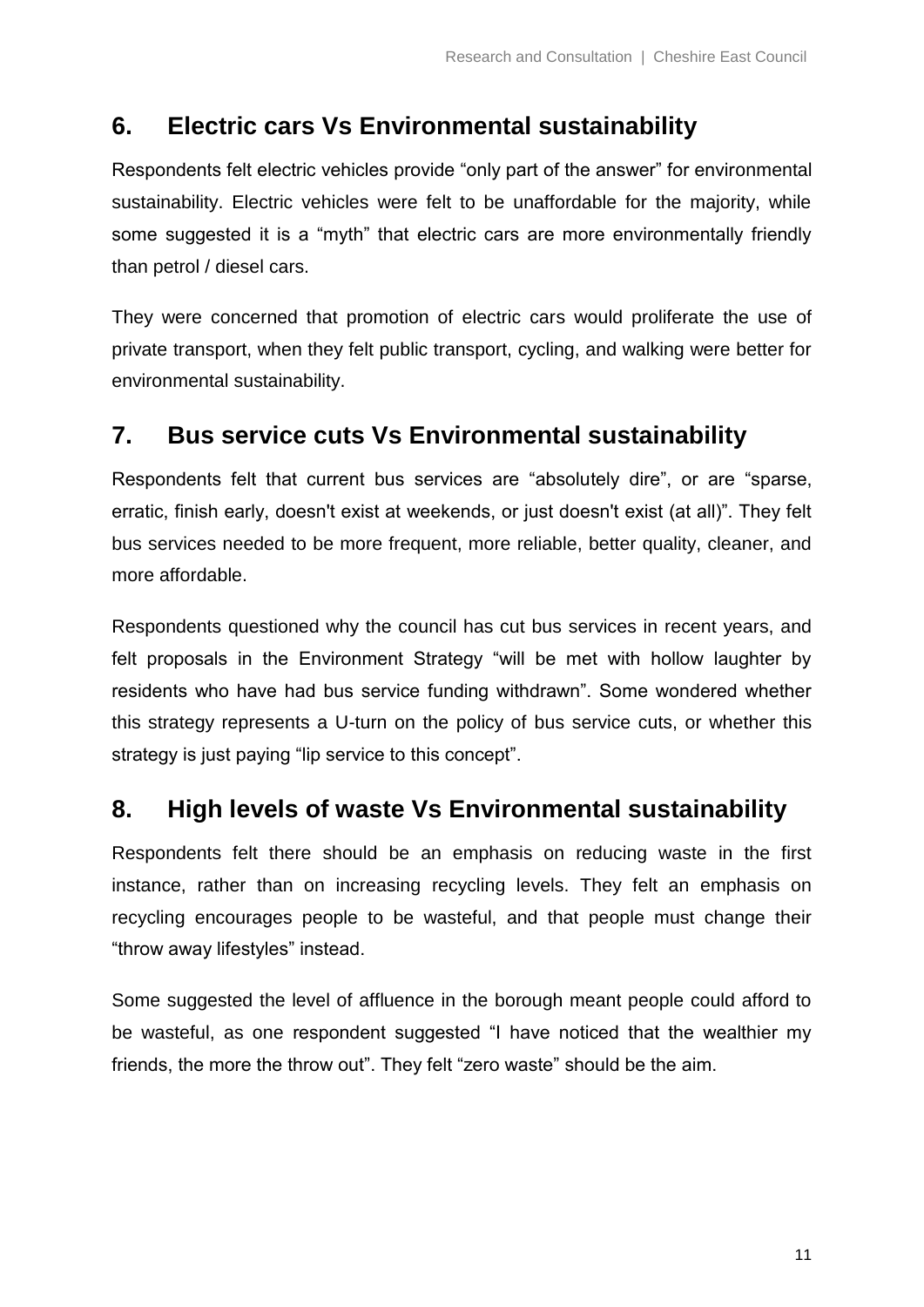### <span id="page-11-0"></span>**Rating the strategic goals**

In total, 384 respondents submitted their consultation response via an online survey. The following section summarises all responses to the quantitative questions in this survey.

#### **Overall Approval Ratings**

Respondents to the survey, conducted as part of the consultation, were asked to state whether they thought each of the Strategic Goals were relevant, good, comprehensive, and whether they felt the priority actions were the right areas to be focusing on.

Overall, respondents were most likely to agree the Strategic Goals were relevant (89% agreed overall), but least likely to agree they were comprehensive (64%).



Overall Approval Ratings are calculated as averages of these ratings.

#### **Overall Approval Ratings for the Strategic Goals**

Strategic Goal 2 (Waste and pollution will be reduced) received the highest Overall Approval Rating of 81%, with Strategic Goal 5 (Sensitive and sustainable new development) receiving the lowest Overall Approval Rating of 67%.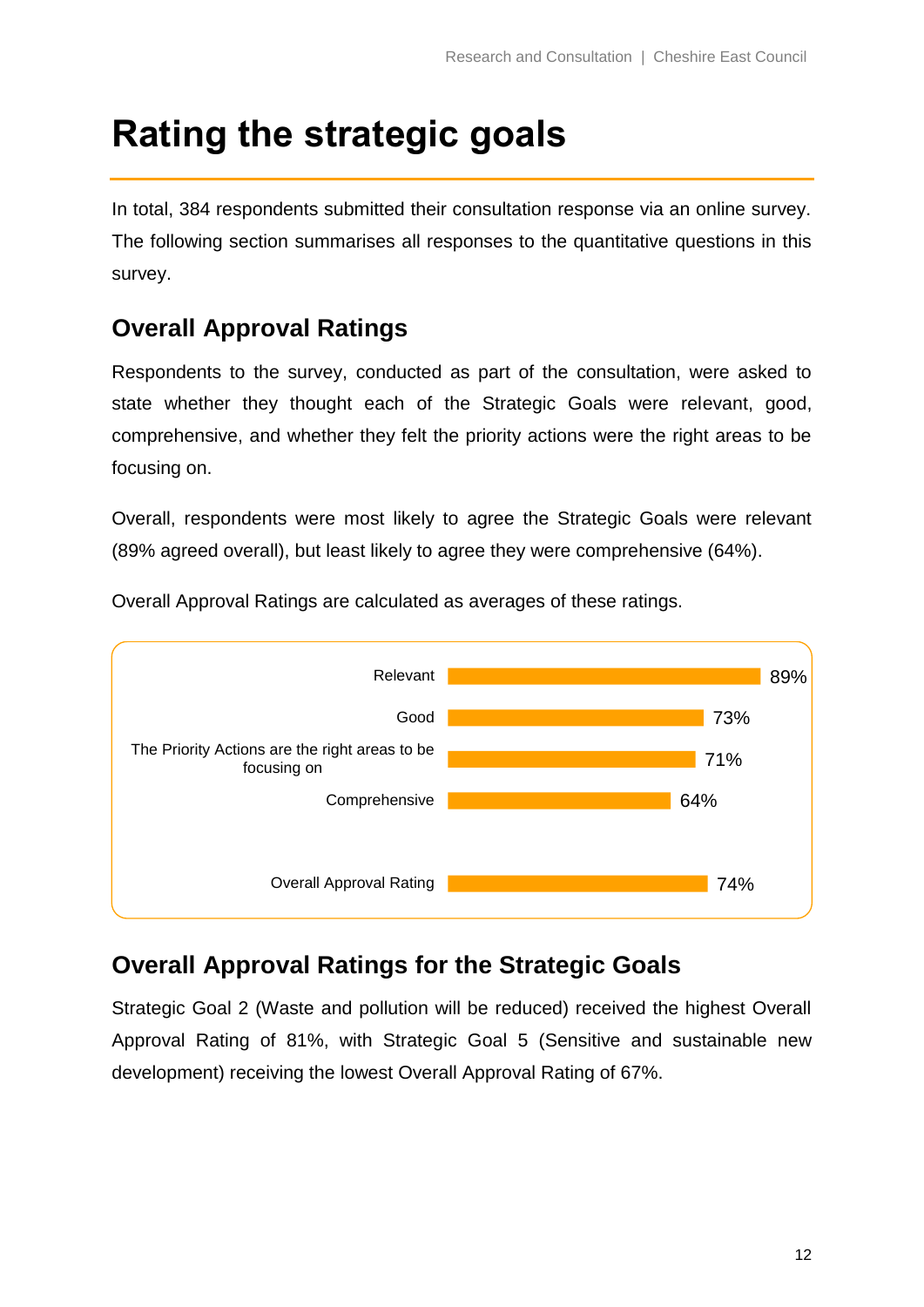

#### **Delivering the Environment Strategy**

Respondents favoured delivery of the strategy being cost neutral to the council – though opinion was fairly split on this.

47% felt delivery of the strategy should be cost neutral to the council, 34% felt it should be subsidised from local taxation, while the remaining 19% were unsure.

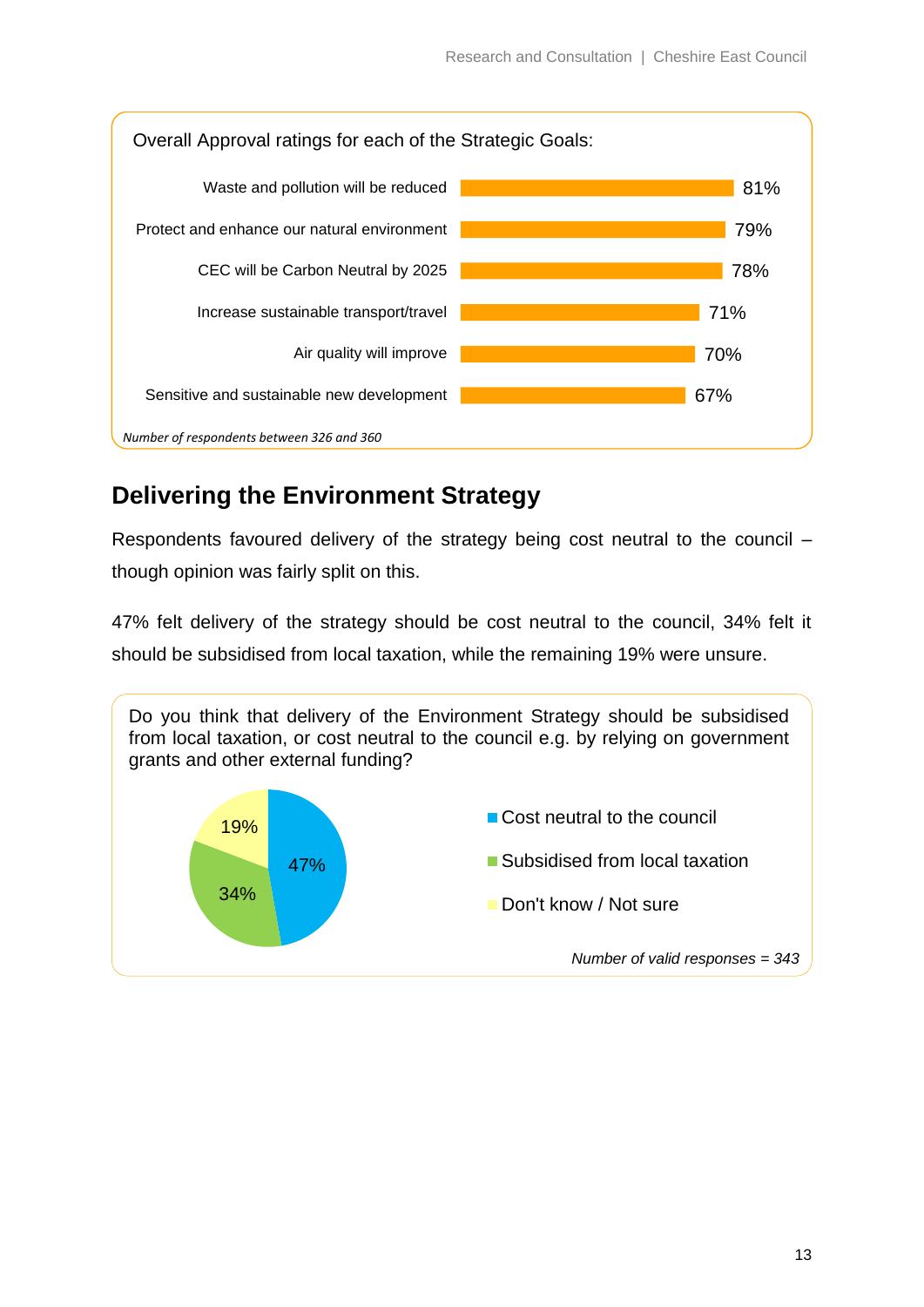### <span id="page-13-0"></span>**Comments on the strategic goals**

The following section presents a summary of respondent comments on each of the Strategic Goals in the Environmental Strategy. Full summaries can be found in the main report.

#### **Waste and pollution will be reduced**

The main aim here should be to reduce the amount of waste being produced as far as possible, the borough should be aiming for zero waste, and there is overemphasis on recycling and recycling rates. Some felt that:

- The level of affluence in the borough meant people could afford to be wasteful
- Behaviour change is needed consumer and eating habits need to alter to help reduce waste
- Retailers must be encouraged to reduce the amount of packaging
- Single use plastic must be eliminated as far as possible
- Clear targets should be set in the pursuit of zero waste.

Respondents wanted the number of items that can be recycled to be expanded, to include items such as all plastics, household items, shoes, clothes, and other fabric goods. They wanted clearer guidance about what can and cannot be recycled, particularly with regard plastics and food waste, and wanted improved transparency on what actually happens to their recyclable waste once collected.

Respondents suggested a number of recycling schemes they felt should be embraced/embraced further within the strategy, including [Recycling On The Go,](https://www.wrap.org.uk/content/recycle-go-england) [Terracycle,](https://www.terracycle.com/en-GB/) [Freecycle,](https://www.freecycle.org/) smart bins, composting, water collection, [reverse vending](http://www.reversevending.co.uk/)  [machines,](http://www.reversevending.co.uk/) paper recycling, and business waste collection / recycling.

Finally, some felt that "pollution" is not given any attention within this Strategic Goal, and that it either needs removing from the Strategic Goal heading and tackling separately, or given more attention within this Strategic Goal.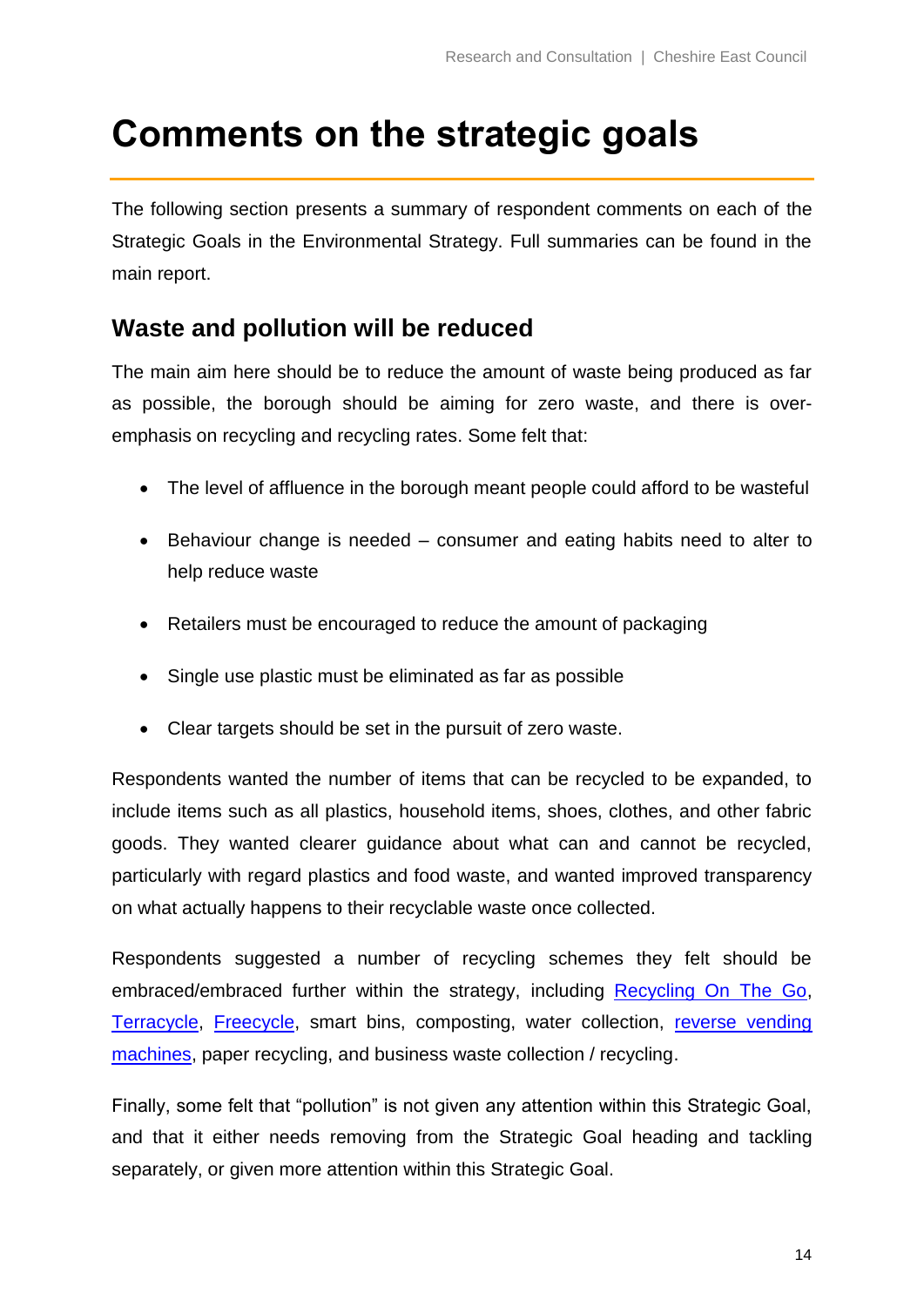#### **Protect and enhance our natural environment**

Respondents emphasised the importance of green space to for people's health and wellbeing, and felt that safe, accessible green space should be available to as large a proportion of the population as possible, within a short walking distance. They felt investment was needed in green space, PROW, and green corridors, and that more green space is needed. They suggested the council should:

- Plant more trees Set targets for the percentage of tree cover to aim for e.g. Friends of the Earth propose 20%
- Create "wildlife corridors" throughout the borough To improve biodiversity, increase insects, wildlife, and native wildflowers/pollinators. Some suggested rewilding of hedges and verges.
- Encourage farmers to be more environmentally responsible
- Take environmental and wildlife considerations in all new planning and development
- Have better flooding management
- Restrict chemical use.

Some felt that constant population increases were not compatible with protecting the natural environment, and that the council's planning policy contradicts this Strategic Goal.

#### **CEC will be Carbon Neutral by 2025**

Suggestions for the council in becoming carbon neutral:

- Increase the amount of homeworking and shared offices for staff, have fewer face to face meetings
- Encourage staff to use more public transport, have more cycle to work schemes, encourage more staff to walk to work
- Cancel car parking subsidies, sell the car parks, increase car sharing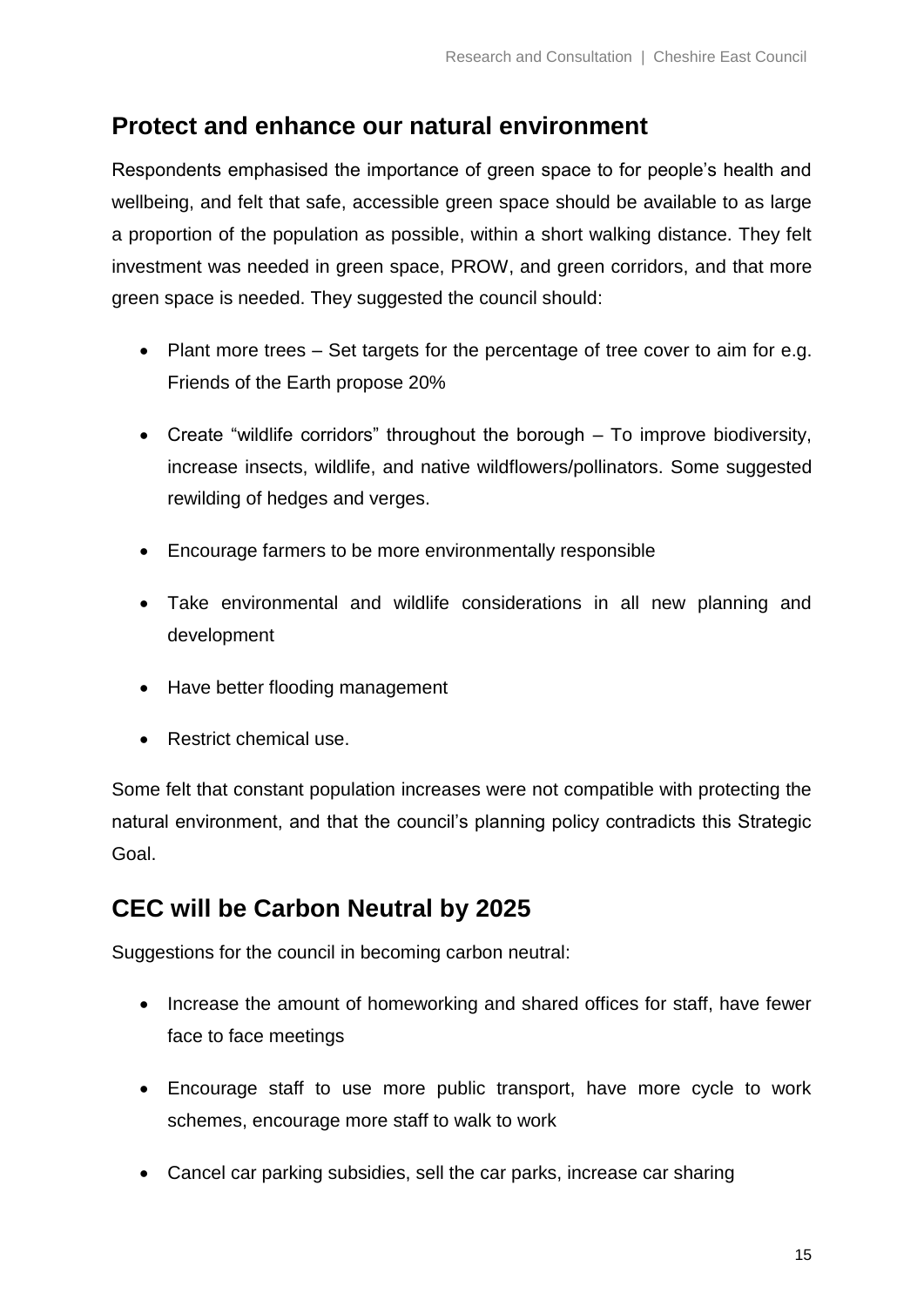- Embed carbon reduction into procurement processes
- Use alternative fuels in its whole fleet
- Use renewable energy in all council buildings
- Ensure carbon reduction targets apply to arms length companies and contractors e.g. ANSA, Orbitas, bus companies
- Bulk buy electricity
- Become 100% paperless.

Suggestions for residents in becoming carbon neutral:

- Change behaviour through education and financial incentive
- Reduce car use Cheshire East should aim for 40% of commuter journeys being made by public transport, cycling and walking, up from the 19% currently (Friends of the Earth Climate Check calculator)
- Improve public transport Public transport is not a viable alternative to car use and needs improving, expanding and promoting. Reverse bus cuts
- Increase walking and cycling Walking and cycling as an alternative to car use was not a viable option as it is unsafe, there are not enough cycle paths, and roads in Cheshire are too narrow to cycle on
- Increase EV use Increase EV use, install more electric car charging points, change the fleet to EVs
- Plant more trees and hedges, ban fires, go plastic free, cut down on waste
- [Gravitricity](https://www.gravitricity.com/) Store renewable energy down mine shafts, or down the Salt Mines
- Carbon offsetting By 2025 the process of grid decarbonisation will be far from complete, so a high level of offsetting of the residual emissions will still be needed post-2025 – this challenge merits specific treatment in the strategy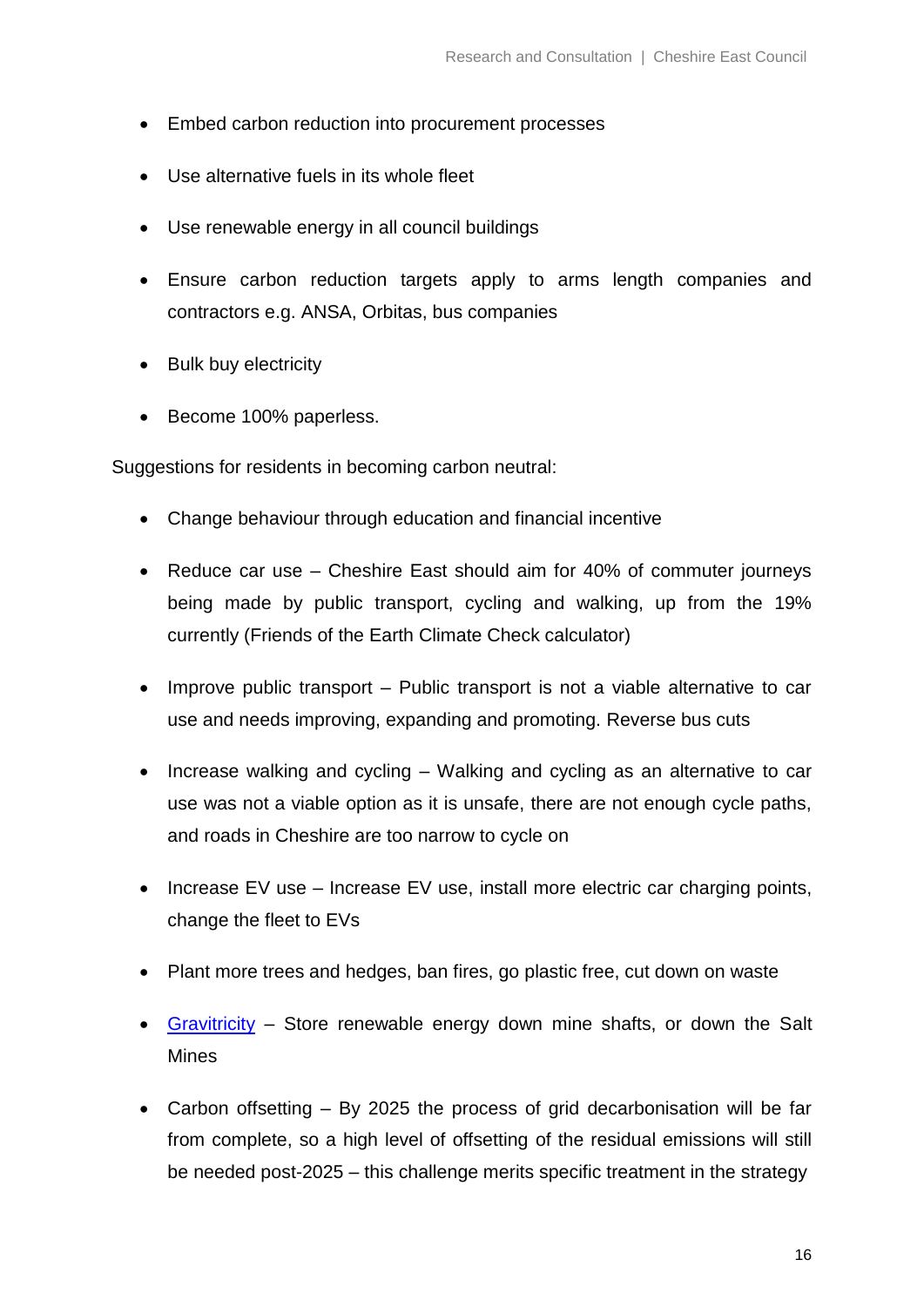#### **Increase sustainable transport / travel**

Respondents felt that reducing car use, and a reliance on cars, was a high priority. They felt cars are too convenient for people, particularly for more affluent residents, or those living in rural areas, and that people need to be actively discouraged from using them. Unless people have the assurance of efficient, hassle free travel on sustainable transport, devoid of danger, they will continue to use their own vehicles.

Suggested ways of reducing car use included:

- Have congestion charges, ban petrol and diesel cars / have car free days in town centres
- Reduce and slow traffic down to reduce emissions
- Deter people from making short trips by car, including to and from school
- Encourage ride sharing, and shared vehicle ownership
- Develop co-working spaces closer to where people live, consider whether centralised education facilities are needed in the 21st Century
- Introduce workplace parking levies
- Change all council vehicles to electric, have council cycle to work weeks.

Some felt the council's current planning policy contradicts sustainable transport – they felt development was "out of town", car dependent, only includes "token" cycling and walking provision, and that the council should stop building new roads.

Better public transport, particularly bus services, are needed. Some felt current bus services are "absolutely dire", or are "sparse, erratic, finish early, doesn't exist at weekends, or just doesn't exist (at all)". They wanted more frequent, more reliable, better quality, cleaner, and more affordable services. They wondered why the council has cut bus services in recent years, if it wishes to increase travel by public transport.

Investment in cycling and walking infrastructure is also needed, perhaps with a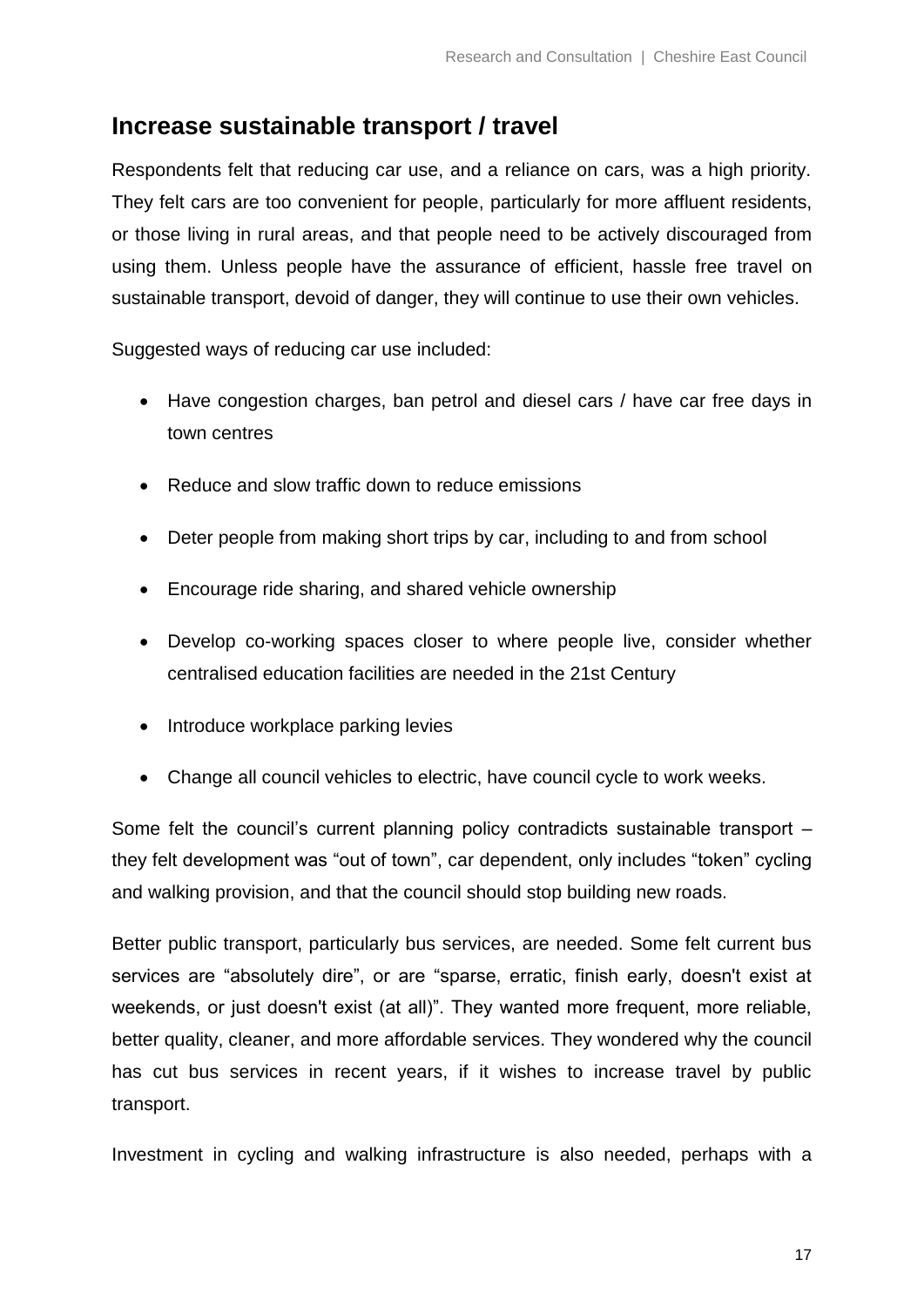commitment to invest a certain % of the highways budget on cycling and walking provision. People will only cycle or walk more if it becomes safe, easier, and quicker than driving.

Electric vehicles are "only part of the answer" – Some felt EVs are not affordable, and lack sufficient charging infrastructure to be practical. Others felt it is a myth that electric cars are more environmentally friendly than petrol/diesel cars, feeling that over their whole lifetime their carbon footprint is still very significant, with carbon released during their manufacture and recycling.

#### **Air quality will improve**

Respondents cited traffic congestion, and increased levels of development as the main causes of air pollution.

They felt congestion, especially during rush hour, leads to increased air pollution, exacerbated by idling vehicles and "dirty" diesel buses. They felt that new housing, new roads, and the continued development of Manchester Airport would lead to worse air quality.

They felt air pollution could be tackled by promoting green travel, planting more trees, reducing pollution at source, educating people to be greener e.g. on driving habits, focusing on the worst areas, and extending air quality measurements.

Some felt the council has a lot to do to regain trust on the issue of air quality, given the past issues around air quality data falsification.

#### **Sensitive and sustainable new development**

Many respondents simply wanted new housing / development in the borough to stop – respondents felt the borough was too populated, that there had been too much development recently, and that there appears to be "no control on new developments". They implored the council not to build on greenbelt, or greenfield sites.

Some felt that "the whole planning system needs overhauling", that they do not trust the council with planning applications and development.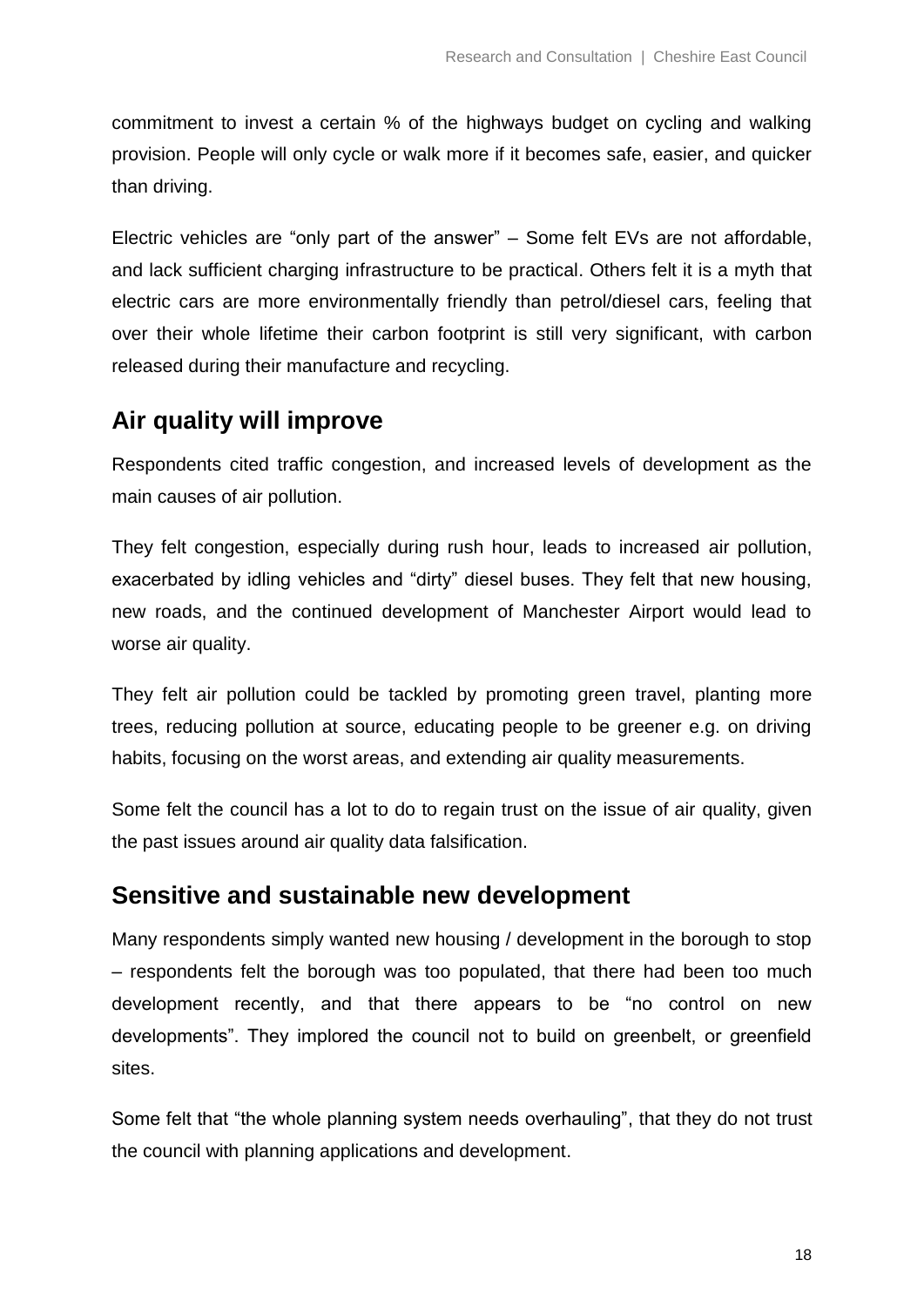Others felt developers must be held more to account, and made more responsible for development in Cheshire East. They felt they should be discouraged from putting profit first, and prioritising development over the environment.

They felt new development should:

- Comply with the council's environmental and carbon strategies
- Adhere to the highest building regulations and standards (which some felt current development does not) e.g. Passivhaus standards
- Be carbon neutral (both when lived in, and when being built), or be Net Zero Carbon Buildings (as defined by the UK Green Building Council)
- Integrate with green infrastructure including roads, cycle lanes and facilities
- Have access to good public transport networks
- Be close to, or well linked to, local services such as shops, schools and GPs etc.
- Be eco-friendly and sustainable e.g. incorporating solar panels, triple glazing or thermal insulation, smart meters, EV charging points, ground source heat pumps or district heating, green walls / roofs
- Be eco-friendly and sustainable e.g. incorporating water collections tanks for rainwater harvesting, built-in wildlife habitat such as swift boxes, bat boxes and bee bricks, gardens that have compost bins, ponds, trees, good quality soil, small trees and wildlife friendly hedges, roads that have amphibian friendly crossings and kerbs
- Be affordable, and built by local firms using local materials.

Respondents also felt that the council's key policy documents need updating in light of the declared "climate emergency", that they were written and consulted on at a different time, and that in light of the climate emergency, are not fit for purpose and require re-writing. They felt: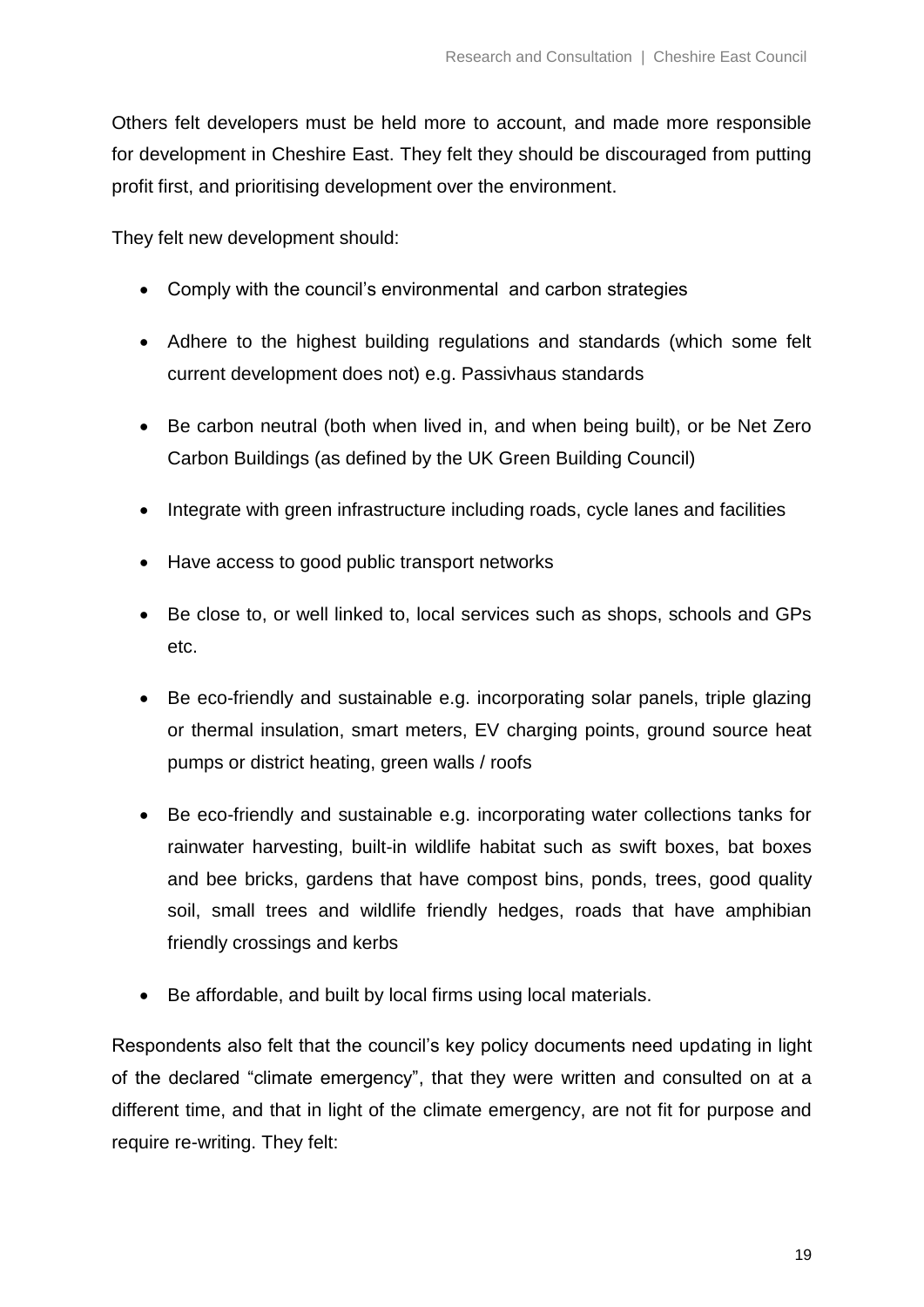- The "number of new homes required in The Local Plan has been vastly overstated, and does not comply with more recent Government requirements and ONS data", and urged "a full, urgent and comprehensive review of the Local Plan in response to the climate change emergency motion"
- The SADPD does not reflect the Climate Emergency strongly enough, that it continues to propose developments on green belt "with no real justification", that "urban sprawl" across CEC continues, and that the time period for adoption of the SADPD seemed ambitious
- The Minerals and Waste Plan this plan should commit to keeping coal, gas and shale in the ground.

#### **Measuring progress**

Respondents suggested that metrics used to measure progress should be: realistic, measurable (e.g. **SMART**), accurate, joined-up, and benchmarked (e.g. **SCATTER**).

They also felt they should be transparent (e.g. [RAG,](https://en.wikipedia.org/wiki/Traffic_light_rating_system) trend, or hotspot data), reviewed regularly, and well publicised.

A number of metrics were suggested, including: car ownership levels, numbers of vehicles on the roads by type (e.g. EV, petrol, diesel), the length (km) of new or improved "routeways" for cycling and walking, the numbers of people cycling, bus and train annual passenger numbers, public transport reliability figures, public transport passenger satisfaction surveys, congestion levels, the number of events where emissions exceeded acceptable levels, the type of waste being processed and where it originates from, the amount of waste produced per person, the amount of packaging, the number of houses being built, the ratio of green space to built environment in CEC at local and overall levels, wildlife levels, species diversity, amount of habitat created, biodiversity net gain, tree and hedgerow coverage, numbers of trees planted each year, energy consumption of buildings, overall council emissions, and the proportion of petrol / diesel council vehicles vs proportion of electric council vehicles.